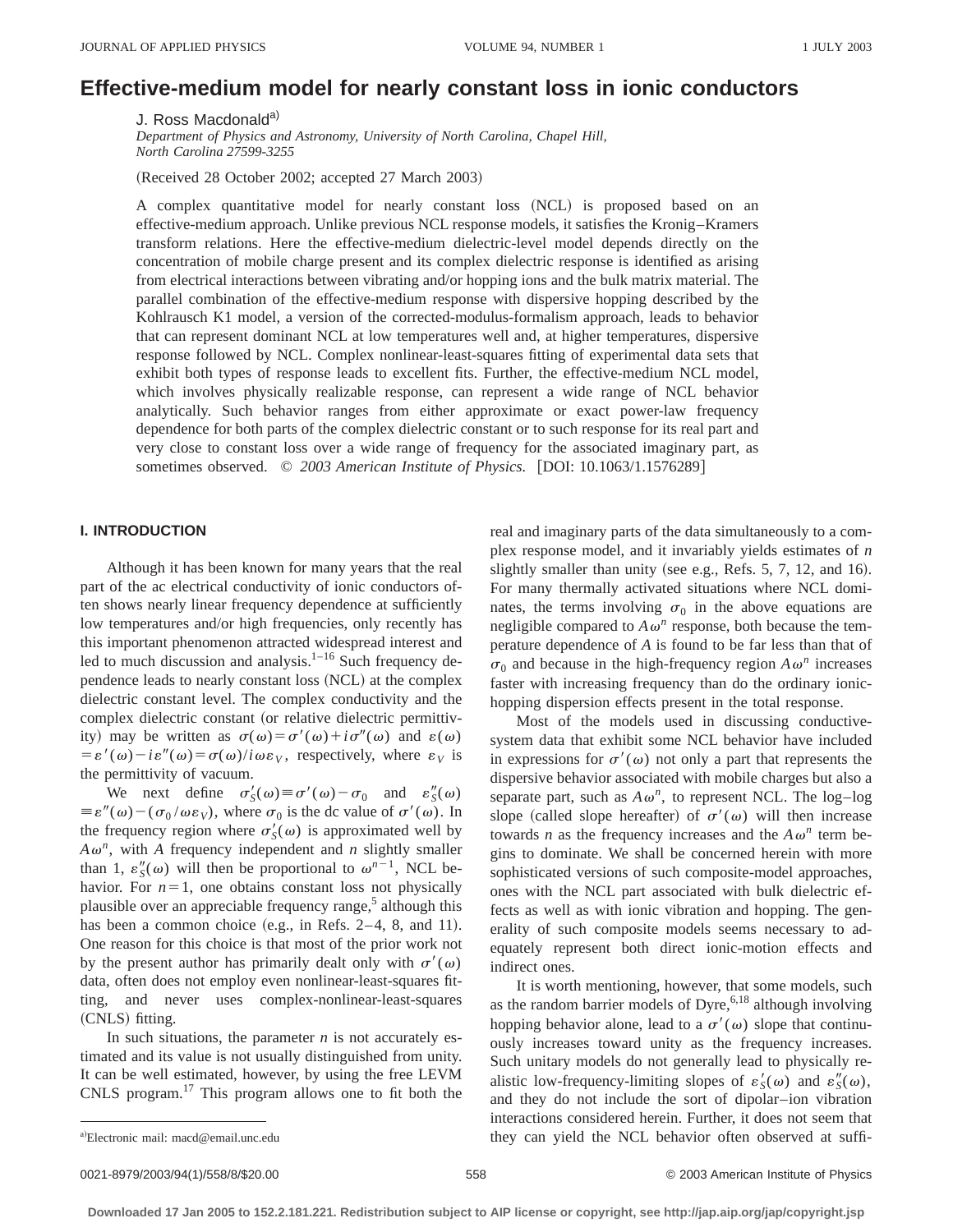ciently low temperatures where the temperature dependence of  $\sigma'(\omega)$  is much smaller than that of the ion-hopping thermally activated behavior observed at appreciably higher temperatures. $1-3,7$ 

In Sec. II, important composite models are defined and discussed, especially an effective-medium (EM) one for NCL. Then in Sec. III, accurate fits of experimental data are used to illustrate the extrapolated behavior of the EM part of the response model both for limited-range data that show only a small amount of NCL at high frequencies and for low-temperature data entirely dominated by NCL. Other NCL response models are discussed in Sec. IV, and Sec. V is a brief summary of conclusions.

# **II. MODELING OF DISPERSIVE DATA**

## **A. Background and earlier fitting elements and models**

The present story begins with the development in 1973 of the important original modulus formalism (OMF) for describing thermally activated dispersive frequency response of conductive systems.<sup>19</sup> Although this model has been and continues to be widely used, it does not treat the highfrequency-limiting dielectric constant of the material,  $\varepsilon_{\infty}$ , properly, and thus it turns out to be both theoretically and experimentally inconsistent and inappropriate. $20-26$  We denote the bulk dielectric constant as  $\varepsilon_{D\infty}$ ; it is found to be frequency independent over the range of usual experimental data when ionic conduction is negligible. As shown in Ref. 7, however, the total bulk dielectric constant seems to involve an additional small frequency-dependent term that increases with the concentration of mobile charge. The present work is primarily concerned with analysis of such behavior since it appears to offer a physically plausible explanation of NCL even though it seems to be a second-order effect.

The corrected modulus formalism model (CMF), like the OMF, involves Kohlrausch frequency response indirectly derived from the assumption of stretched-exponential temporal behavior.<sup>7,19–26</sup> We denote the model that involves such Kohlrausch response by K1, written as KWW1 in earlier work. It is used alone for the OMF, but early versions of the CMF approach involve both K1 and a dielectric constant  $\varepsilon$ . or capacitance in parallel; it has thus been denoted by  $CK1, \frac{5,7,12,24}{5,7,12,24}$  a composite model, and leads to far better data fitting than does the OMF because it takes explicit account of  $\varepsilon_{D^\infty}$  by means of the separate free parameter  $\varepsilon_x$ . Then the high-frequency limiting dielectric constant is given by  $\varepsilon_{\infty}$  $=\varepsilon_{D^\infty}+\varepsilon_{C1^\infty}$ , where  $\varepsilon_{C1^\infty} \equiv \varepsilon_{C1}(\infty)$  is the K1 nonzero high-frequency-limiting response that arises entirely from conductive-system mobile charge effects.<sup>7,24,26</sup> Incidentally, the so-called Jonscher universal dynamic response expression widely used in  $\sigma'(\omega)$  for modeling ionic dispersion effects (see, e.g., Refs. 2 and 25) need not be considered here since its complex version has been shown to be much less appropriate for data fitting than the CK1 model. $25,26$ 

Because we will be dealing herein with both individual response elements as well as with numerous composite models that involve such elements, Table I has been included to define, codify, and characterize them. In Table I, the

TABLE I. Summary of the model building blocks and composite models. Composite models are generally designated by names like PEMSE, where M is the model name, PE identifies a response element in parallel electrically with M, and SE indicates an element in series with M.

| <b>Block</b><br>No.   | Response element or<br>model | Number of<br>parameters | Response<br>type                    |
|-----------------------|------------------------------|-------------------------|-------------------------------------|
| Model building blocks |                              |                         |                                     |
| 1                     | C Capacitor                  | 1                       | $\varepsilon_{D\infty}$ or blocking |
| $\overline{2}$        | <b>EM Effective medium</b>   | 3 or 4                  | <b>NCL</b>                          |
| 3                     | K1 KWW1                      | 3                       | <b>OMF</b>                          |
| $\overline{4}$        | P PCPE                       | $\overline{2}$          | <b>NCL</b>                          |
| 5                     | <b>S SCPE</b>                | $\overline{c}$          | Electrode response                  |
| Composite             |                              |                         |                                     |
| models                |                              |                         |                                     |
| 6                     | CK1                          | 4                       | <b>CMF</b>                          |
| 7                     | CK1S                         | 6                       | <b>CMF</b>                          |
| 8                     | CP parallel                  | 3                       | $\varepsilon_{D^\infty},$ NCL       |
| 9                     | CPK1                         | 6                       | <b>CMF</b>                          |
| 10                    | <b>EMC</b>                   | 4 or 5                  | NCL, blocking                       |
| 11                    | EMK1                         | 6 or 7                  | <b>CMF</b>                          |
| 12                    | PC series                    | 3                       | NCL, blocking                       |
| 13                    | PK1                          | 5                       | <b>CMF</b>                          |
| 14                    | PK1S                         | 7                       | <b>CMF</b>                          |

complex-response complex phase element  $(CPE),^{27}$  has been denoted just by P, which represents the PCPE when the CPE is in parallel with other elements and usually by S, the SCPE when the CPE response is in series with other response elements. An exception is the PC, a CPE in series with an ideal capacitor, which could be alternatively designated as  $SC<sup>5</sup>$  As discussed in Sec. II B, the present EM response involves a parameter  $\eta$  that represents the relative concentration of mobile charges. The value of this parameter is usually known for a given material and it should then be held fixed, but since it can also be used as a free parameter the number of free parameters shown in Table I includes this possibility. CNLS fitting comparisons between the K1 and most of the composite models involving it listed in Table I appear in Ref. 26.

For situations where NCL appears to be present in the range of measurement, it has been found preferable to replace the parallel ideal dielectric constant of the CK1 by a lossy, complex-power-law expression, thus yielding the PK1 model.5,7,12,16,26 The PCPE part of this composite model may be expressed at the complex dielectric level by

$$
\varepsilon_{\rm PC} = A_{\rm PC}(i\,\omega)^{-\,\gamma_{\rm PC}},\tag{1}
$$

where  $0 \le \gamma_{PC} \le 1$ . Thus, when  $\gamma_{PC} = 0$ ,  $\varepsilon_{PC}$  is an ordinary dielectric constant, and when  $\gamma_{PC} = 1$ ,  $\varepsilon_{PC}$  leads to a pure conductance that would then contribute a term to  $\sigma_0$ . When  $\varepsilon_{\text{PC}}$  is employed to represent NCL behavior,<sup>5,7,12,16</sup>  $\gamma_{\text{PC}} \ll 1$ and then  $A_{PC} \cong \varepsilon_{D\infty}$ . Finally, the CPK1 model has been used to fit data with the parallel C and P parts denoting  $\varepsilon_{D^\infty}$  and NCL effects, respectively, and, as usual, K1 represents the dispersive response associated only with ionic motion.<sup>7</sup>

## **B. Effective-medium model for nearly constant loss**

Although the CP combination has been successfully employed to represent putative dielectric effects indirectly associated with ionic motion,  $5.7$  it involves a simple sum of two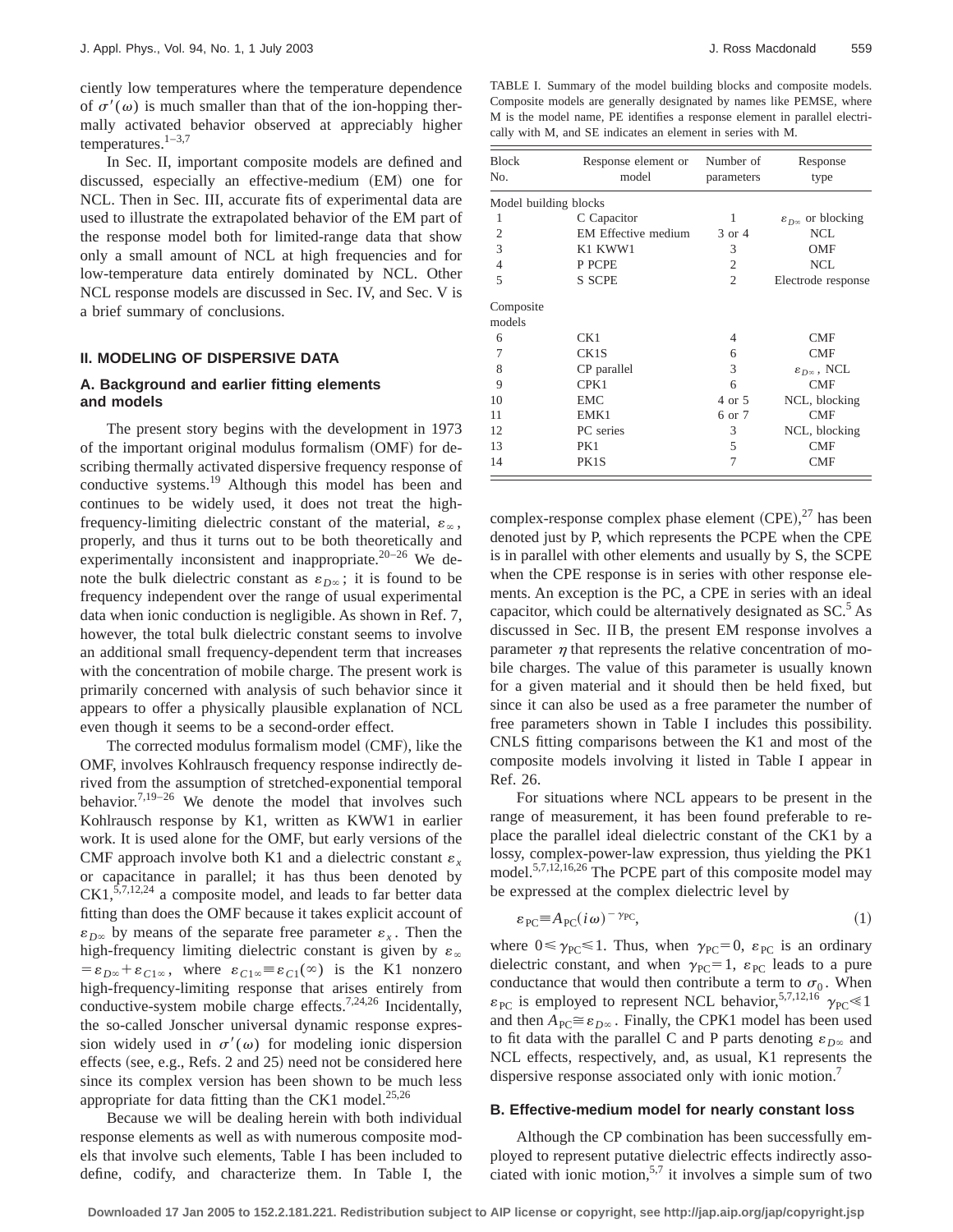dielectric effects and does not lead to a physically correct response at limiting low and high frequencies. These defects are banished or ameliorated if the two effects are combined using the physically plausible Maxwell–Garnett effectivemedium approximation. $28-30$  The EM approach "... is useful when one of the components can be considered as a host in which the inclusions of the other component are embedded."<sup>29</sup> The host involves a homogeneous dielectric constant  $\varepsilon_0$  and, in the simplest case, the inclusions are taken as spheres of dielectric constant  $\varepsilon_1$  arranged on a cubic lattice.<sup>28</sup> The resulting dielectric constant response,  $\varepsilon_{EM}$ , may then be expressed as

$$
\varepsilon_{EM}/\varepsilon_0 = 1 - \frac{3\,\eta(\varepsilon_0 - \varepsilon_1)}{(2\varepsilon_0 + \varepsilon_1) + \eta(\varepsilon_0 - \varepsilon_1)},\tag{2}
$$

where  $\eta$  is the volume fraction of the inclusions. The composite model that involves EM and K1 responses in parallel, the EMK1, should be superior to the CPK1 model since it involves physically realizable limiting responses as well as additional generality. Both models may involve as many as six possibly free parameters when  $\eta$  is taken as fixed. All the OMF and CMF models of Table I have been instantiated in LEVM and allow very accurate CNLS fitting.

The above expression involves dipolar but no higher multipole interactions among the inclusions, an excellent approximation when  $\eta$ <0.4, as shown in Ref. 28. Its limiting values are for  $\eta=0$ ,  $\varepsilon_{EM}=\varepsilon_{EM}^{\prime}=\varepsilon_0$ , and for  $\eta=1$ ,  $\varepsilon_{EM}^{\prime}$  $=\varepsilon_1$ . For the present situation, we set  $\varepsilon_0$  equal to the frequency-independent dielectric constant of the bulk in the absence of mobile ions,  $\varepsilon_{D^\infty}$ . Note that it is inappropriate to define  $\varepsilon_0$  as the full complex-dielectric response associated entirely with ionic motion,  $\varepsilon_{C1}(\omega)$ , as in the K1 model, or as its limiting value  $\varepsilon_{C1\infty}$ .<sup>7,30</sup>

Next, we follow the work in Ref. 7 by representing the dielectric effect of ions vibrating over a limited region, for example when localized in potential wells produced by surrounding bulk atoms and ions, as of lossy dipolar character. We then assume that the vibrating ions interact electrically with bulk dipoles and thus augment the bulk dielectric response. As a first approximation, it is plausible and consistent with previous work to approximate this dielectric effect of the vibrating ions by setting  $\varepsilon_1 = \varepsilon_{PC}(\omega)$ . We shall approximate  $\eta$  here by  $x_c$ , the fractional concentration of mobile charge carriers, assumed to be fully dissociated.

Now with the choice of  $\varepsilon_1 = \varepsilon_{PC}$  and with  $\eta \neq 1$ , it follows from Eq.  $(2)$  that

$$
\varepsilon_{\rm EM}^{\prime}/\varepsilon_0 \rightarrow (1+2\,\eta)/(1-\eta) \quad \text{as} \quad \omega \rightarrow 0,\tag{3}
$$

and

$$
\varepsilon'_{EM}/\varepsilon_0 \to 2(1-\eta)/(2+\eta) \quad \text{as} \quad \omega \to \infty. \tag{4}
$$

These expressions lead to the plausible results  $\varepsilon'_{\text{EM}} > \varepsilon_0$  for  $\omega$ =0 and  $\varepsilon'_{\text{EM}}<\varepsilon_0$  for  $\omega=\infty$ .



FIG. 1. Dissection of synthetic data derived from fitting experimental  $\sigma(\omega)$ data with the EMK1 composite model for the choice  $\eta=0.12$ . Real part conductivity results are compared for the full EMK1 model, the conductivesystem K1 part, and the dielectric-system effective-medium part. Open circles are for the K1 part and closed circles are for the EMK1. Here and elsewhere  $\omega_n=1$  *r*/s and  $\sigma_n=1$  S/cm.

## **III. DATA FITTING AND EFFECTIVE-MEDIUM BEHAVIOR**

## **A. Conductive-system response dominant**

We begin with an analysis of single-crystal  $0.88ZrO<sub>2</sub>$ <sup>-</sup> $0.12Y<sub>2</sub>O<sub>3</sub>$  data at  $T=503$  K. Frequency-response data for this material at various temperatures have already been analyzed with the CK1S, PK1, PK1S, and CPK1 models.7,12,26 The SCPE response element, represented here by S, may be expressed by  $\sigma_{SC} \equiv \varepsilon_V A_{SC}(i\omega)^{\gamma_{SC}}$ . It has frequently been used to represent blocking or partially blocking electrode effects with  $\gamma_{SC}$  equal to or slightly smaller than unity, respectively.<sup>5,7,12,23,31</sup> For the present  $T=503$  K data set, no series element was needed, and using an EMK1 model leads to the excellent fit value of  $S_F$ , the relative standard deviation of the fit, of 0.005 25, slightly smaller than that obtained earlier using the  $PK1$  model.<sup>7</sup> The CNLS fit was carried out using LEVM with proportional weighting at the complex conductivity level.

Although the fit was very good, the EM parameter  $\eta$ could not be accurately estimated from the available data. Simulation results showed that appreciably more accurate data would be needed to estimate it adequately. Therefore, it was fixed at the value of  $x_c = 0.12$  of the present material. In order to generate data that allow accurate subtraction and extrapolation, the well-determined EMK1-fit parameter estimates were rounded off to the following values: K1:  $\rho_0$  $=1/\sigma_0=5.421\times10^7 \ \Omega \ \text{cm}, \ \ \tau_0=4\times10^{-6} \ \text{s}, \ \text{and} \ \ \beta_1=1/3;$ and EM:  $\varepsilon_0 = \varepsilon_{D\infty} = 23$ ,  $A_{PC} = 32.3$ , and  $\gamma_{PC} = 0.024$ . These values may then be used with LEVM to generate widefrequency-range data consistent with the measured results in their common range.

Figure 1 shows wide-range results, using the above parameters, for  $\sigma'(\omega)$ ,  $\sigma'_{\mathcal{S}}(\omega)$ , and the EM part of  $\sigma'(\omega)$ . The slopes of these curves are shown explicitly in Fig. 2. We see that the K1  $\sigma'_{S}(\omega)$  slope reaches its proper low-frequencylimiting value of 2 and the EM slope is very close to unity

**Downloaded 17 Jan 2005 to 152.2.181.221. Redistribution subject to AIP license or copyright, see http://jap.aip.org/jap/copyright.jsp**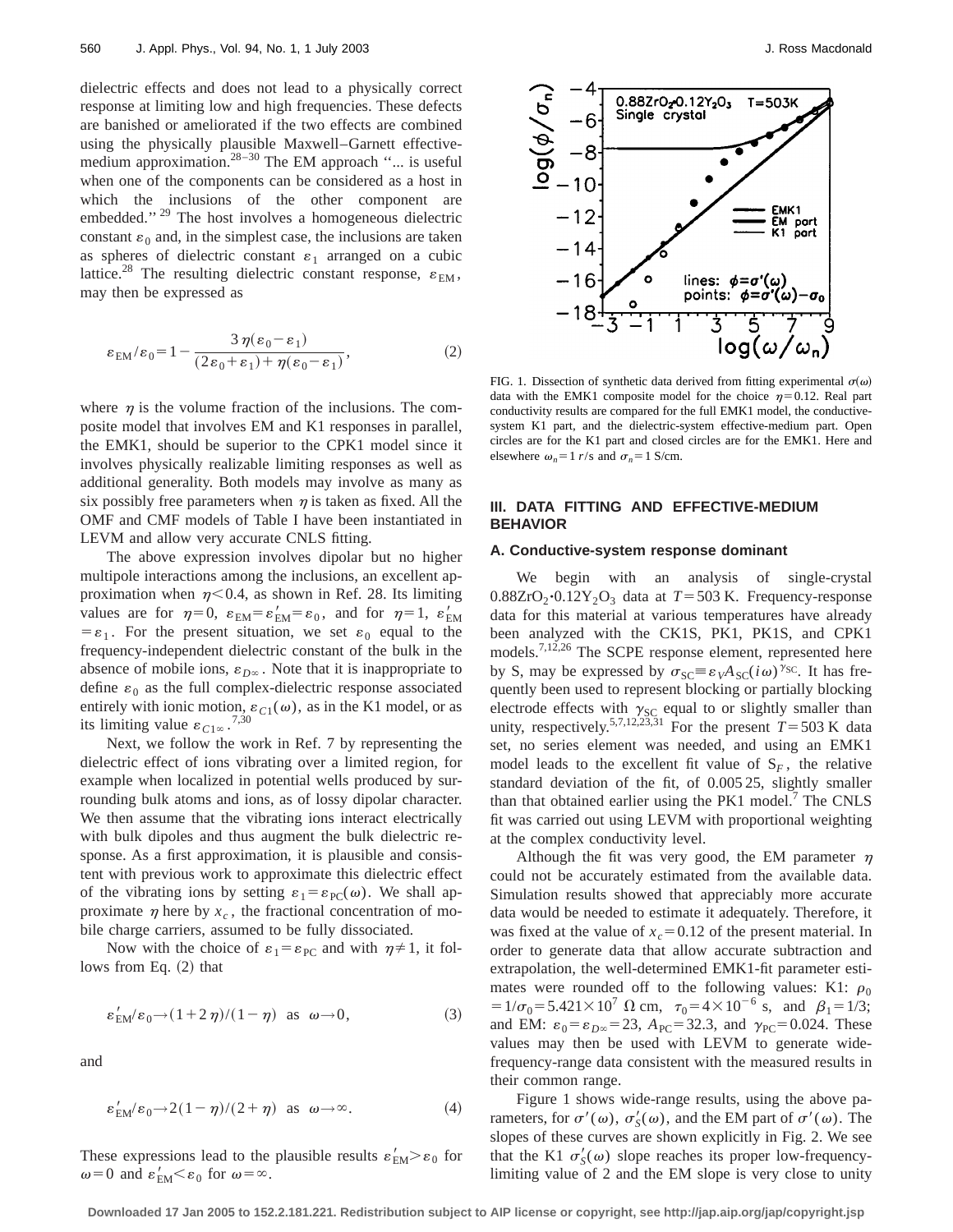

FIG. 2. Log–log slopes of the real part conductivity responses presented in FIG. 3. Dielectric-level  $\varepsilon'(\omega)$  and  $\varepsilon''(\omega)$  EM parts of the synthetic data.

(constant loss) over the entire range shown. It is evident from the results shown in both Figs. 1 and 2 that above  $10^8$  *r*/s the total response line lies above that arising from the K1 response and its slope approaches that of the EM response. Here, the high-frequency-limiting slope of the K1 response is  $1-\beta_1 = 2/3$ . Further, we see that the solid  $\sigma'_{\mathcal{S}}(\omega)$  points also closely approach the EM response at sufficiently low frequencies. Thus, the present results indicate that NCL behavior for a given temperature may become dominant in  $\sigma'_{S}(\omega)$ at both low and high frequencies but not necessarily between these regions where hopping may be dominant.

Although NCL dominance is often identified only for low-temperature data (Refs. 32 and 33, and Refs.  $1-6$ therein), many low-temperature $8,11$  or even aboveroom-temperature<sup>15</sup> data sets involve a crossover transition from K1-type conductive-system response to higherfrequency response with a larger, nearly constant slope of unity or slightly less. Note that the CK1S model can fit lowtemperature experimental data well and exhibits a highfrequency slope appreciably greater than unity, and such fitting leads to a slope estimate of about 1.7 for the same material cited in Fig. 1 at 302 K.<sup>12</sup> When the observed highfrequency slope is just below unity, however, it has been shown that either the CK1S or the PK1 model can often fit such data equally well, and they can only be differentiated by their different responses at sufficiently low frequencies.<sup>12</sup> It is therefore important to distinguish between the nearly full blocking electrode behavior described by the CK1S with 1  $-\gamma_{SC} \le 1$  and PK1 or EMK1 NCL response with  $\gamma_{PC} \le 1$ , a task best carried out using CNLS fitting. Unfortunately, no such tests were applied for the data sets in Refs. 8, 11, and 15 that showed crossover.

Let us now consider EM behavior at the epsilon level calculated directly from the EM parameters and thus not involving such a conductive-system dielectric parameter as  $\varepsilon_{C1\infty}$ . Since we have proposed that for the EM  $\varepsilon_1$  $= \varepsilon_{PC}(\omega)$ , a quantity arising from interactions between bulk matrix quantities and vibrating ions, or even from forward– backward ionic hopping at lower frequencies, the present



The lines marked CP and PCPE are fits of the EM responses using the composite CP model and the PCPE model.

EM bulk dielectric response is driven in part by ion motion and only becomes independent of conductive-system response when  $\eta=0$  and, as shown by Eqs. (3) and (4), then  $\varepsilon_{\rm EM}^{\prime} = \varepsilon_0 = \varepsilon_{D^{\infty}}$ .

Figure 3 shows both  $\varepsilon'(\omega)$  and  $\varepsilon''(\omega)$  results, not only for the EM but also for those obtained from CP and P (PCPE) fits of the EM data. Clearly, the three-parameter CP fit yields results much closer to the EM lines than does the two-parameter PCPE, and the real part of the CP fit (not shown) is appreciably closer to the  $\varepsilon'(\omega)$  EM line than is its imaginary part. Some numerical results for the EM data and fits are shown in Table II. It is clear that the EM parameter values are not entirely comparable to those obtained from the two fits. The EM  $\varepsilon_{D^\infty}$  value in the absence of ionic effects, 23, may be compared to the CP approximate estimate of  $(14.83 + 9.16) = 23.99$  and the PCPE estimate of  $A_{PC}$ =23.97. The Fig. 3 results show that  $\varepsilon'$  varies with frequency sufficiently over the 12 frequency decades in Fig. 3 so that none of these constant values is entirely representative. Further, the other fit values of  $\gamma_{PC}$  are much smaller than the EM one even though the  $\varepsilon'$  frequency dependencies are somewhat comparable. Because of the small size of the EM  $\gamma_{PC}$  parameter, very much lower frequencies would be required to show the final approach of  $\sigma'_{S}(\omega)$  to the limiting response following from Eq.  $(3)$ .

TABLE II. Dielectric constant results from fitting the complex EM data derived from the full EMK1 fit of Fig. 1. Here  $\eta=0.12$ . The S' and S'' quantities are the log-log slopes of the real and imaginary parts of the  $\varepsilon(\omega)$ response at the low  $(L)$  and high  $(H)$  frequency ends.

| Model       | $100S_F$ | $\varepsilon_{r}$ | $A_{\rm PC}$ | $\gamma_{PC}$ | $-100S'_t$<br>$-100S_{H}^{\prime}$ | $-100S''_t$<br>$-100S''_{H}$ |
|-------------|----------|-------------------|--------------|---------------|------------------------------------|------------------------------|
| EM          | $\cdots$ | 23                | 32.3         | 0.024         | 0.3148                             | 0.4436                       |
|             |          |                   |              |               | 0.2735                             | 0.1144                       |
| CP          | 0.54     | 14.83             | 9.16         | 0.0081        | 0.3198                             | 0.8092                       |
|             |          |                   |              |               | 0.2777                             | 0.8093                       |
| <b>PCPE</b> | 3.04     | $\ddots$          | 23.97        | 0.002981      | 0.2981                             | 0.2981                       |
|             |          |                   |              |               |                                    |                              |

**Downloaded 17 Jan 2005 to 152.2.181.221. Redistribution subject to AIP license or copyright, see http://jap.aip.org/jap/copyright.jsp**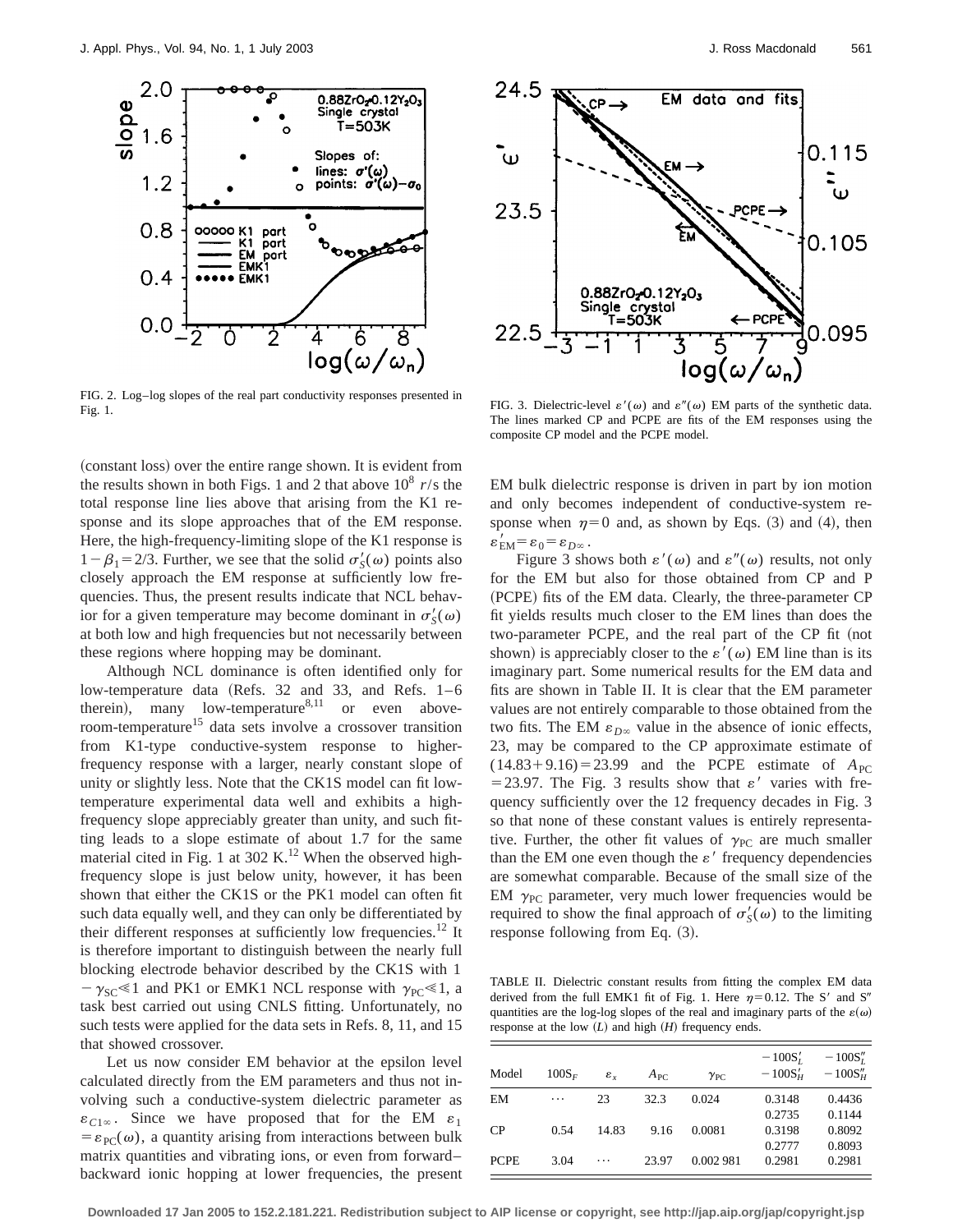

FIG. 4. Log–log slopes of the EM lines and the PCPE fits presented in Fig. 3. The real and imaginary slopes of the PCPE responses are identical and equal to  $-0.0031$ .

Figure 4 compares the slopes of the EM and PCPE results in Fig. 3. The slopes of the real and imaginary PCPE parts are the same, and are quite different from those of the EM. Clearly, the parameters of the PCPE that is a part of the EM model are appreciably different from those obtained by fitting the EM data with a single PCPE. Finally, it is evident from Figs. 3 and 4 that the EM  $\varepsilon''(\omega)$  response is of variable NCL character but not of exact constant-loss character.

## **B. Nearly constant-loss response dominant**

In 1998, Nowick *et al.* presented frequency response data for a  $Na<sub>2</sub>O·3SiO<sub>2</sub>$  glass over the range from 2 to 435 K.<sup>2</sup> Unfortunately, the original data are unavailable, but those at 122 K, presented in their Fig. 8, show  $\varepsilon'(\omega)$  power-law response that can be accurately fitted by a PCPE (or SCPE) response function.<sup>5</sup> The  $\varepsilon''(\omega)$  power-law response following from this fit disagreed with the Ref. 2 experimental results for this quantity, ones that were very close to being independent of frequency over more than two decades: essentially constant loss! An explanation for this discrepancy was proposed in Ref. 5 by considering the response of a pure capacitance or dielectric constant in series with a PCPE or SCPE model. Such a composite model is the PC, a series combination of the PCPE and a capacitance that might possibly model complete blocking behavior at the electrodes of the material. As shown in Ref. 5, the PC model can indeed lead to a very close approximation of constant loss over an appreciable range of frequency.

Nevertheless, the case against the presence of actual constant loss over a finite frequency region is made in Refs. 5 and 34–36. These results thus raise the question of how well the EM response model might be able to reproduce the effects found in Ref. 2, either with or without additional series capacitance present. To obtain synthetic data that duplicate as closely as possible the Ref.  $2 T = 122$  K results, we started with the PCPE power-law fit of the exact  $\varepsilon'(\omega)$  data of Refs. 2 and 5 and generated a full complex PCPE response from it. Then PC fits of this data set were carried out with different values of series capacitance. The value of the specific capacitance that led to the closest approximation to

TABLE III. Synthetic  $\varepsilon(\omega)$  data and fit parameters for Na<sub>2</sub>O·3SiO<sub>2</sub> glass at 122 K (after Ref. 2) using the PCPE, PC, and EM composite response models. Row 2 shows an EM fit of the exact data of row 1, while rows 4–7 are fits of the row 3 exact data. For the EM fits,  $\eta$  was held fixed at 0.25. Quantities such as 1.54 designate the values of series specific capacitance in pF/cm.

| Row            | Model       | $\mathrm{S}_F$        | $A_{\rm PC}$ | $\gamma_{PC}$ | $\varepsilon_{D^\infty}$ |
|----------------|-------------|-----------------------|--------------|---------------|--------------------------|
| 1              | <b>PCPE</b> | .                     | 8.885        | 0.003 10      | $\cdots$                 |
| 2              | EM          | $4.86 \times 10^{-5}$ | 14.31        | 0.011 57      | 7.497                    |
| 3              | $PC-1.54$   | .                     | 18.15        | 0.006 17      | .                        |
| $\overline{4}$ | $PC-1.00$   | $7.91 \times 10^{-3}$ | 41.32        | 0.013 25      | $\cdots$                 |
| 5              | EMC-1.00    | $9.90 \times 10^{-4}$ | 68.08        | 0.050 66      | 34.80                    |
| 6              | EMC-1.54    | $1.93 \times 10^{-4}$ | 31.37        | 0.023 07      | 14.93                    |
| 7              | EM          | $4.51 \times 10^{-5}$ | 21.54        | 0.012 39      | 6.500                    |

frequency-independent  $\varepsilon''(\omega)$  response was found to be 1.54 pF/cm. The resulting PC-1.54 fit parameters were then used to generate exact PC-1.54 data. These PC results satisfy the Kronig–Kramers relations, which is not true for real-part power-law response with its imaginary part completely frequency independent.

Table III shows in rows 1 and 3 the parameter values used for generating the exact PCPE and PC-1.54 data sets. In rows 4–7 PC and EM fitting results of the PC-1.54 data are presented for various values of series capacitance. It is evident from the results of rows 4 and 5 that, for a value of 1.00 pF/cm, the EMC model yields a much better fit than does the PC model. Also, although the EMC-1.54 model leads to an even better fit, the fit in row 7 using the EM model alone is appreciably better. Its  $\varepsilon_{D^\infty}$  estimate of 6.50 is smaller than the  $\varepsilon_{\infty}$  value of 9.45 listed in Ref. 2 for higher temperatures, but since the EM parameters in row 7 lead to exceptionally close fits of both the real and imaginary parts of the data, one might well conclude that the 6.50 value is the more appropriate. Incidentally, this value and  $\eta=0.25$  lead, using Eqs. (3) and (4), to the estimates  $\varepsilon'_{EM}(0) = 13$  and  $\varepsilon'_{EM}(\infty)$  $=13/3$ . Thus, even if an estimate of the latter quantity could be obtained, it should not be identified as  $\varepsilon_{\infty} = \varepsilon_{D\infty}$  if the EM model best represents the data.

Comparison of the EM row 2 and row 7 corresponding values demonstrates the important result that the EM model can equally well fit data for which the  $\varepsilon''(\omega)$  response either is of power-law form or is very nearly independent of the frequency. The former situation was investigated in Sec. III A, while we are primarily interested here in response of the latter form. $<sup>2</sup>$ </sup>

Figure 5 shows  $\varepsilon'(\omega)$  PCPE and PC data and fits, and Fig. 6 presents the corresponding  $\varepsilon''(\omega)$  results. Although not shown in Fig. 5, the original PCPE  $\varepsilon'(\omega)$  data cannot be distinguished there from that of the PC-1.54 response although they are not exactly the same. Further, Fig. 5 shows that the real part of the complex  $\varepsilon(\omega)$  EM fit of the PC-1.54 data, as well as that of an EMC-1.00 fit, also cannot be distinguished in the graph from the original data. This is clearly not the case for the PC-1.00 fit results.

Figure 6 compares the PCPE data and EM fit with those for the PC-1.54 data set and various fits of it. The PC-1.54  $\varepsilon''(\omega)$  nearly horizontal data line varies continuously over the range shown but is nevertheless constant to four signifi-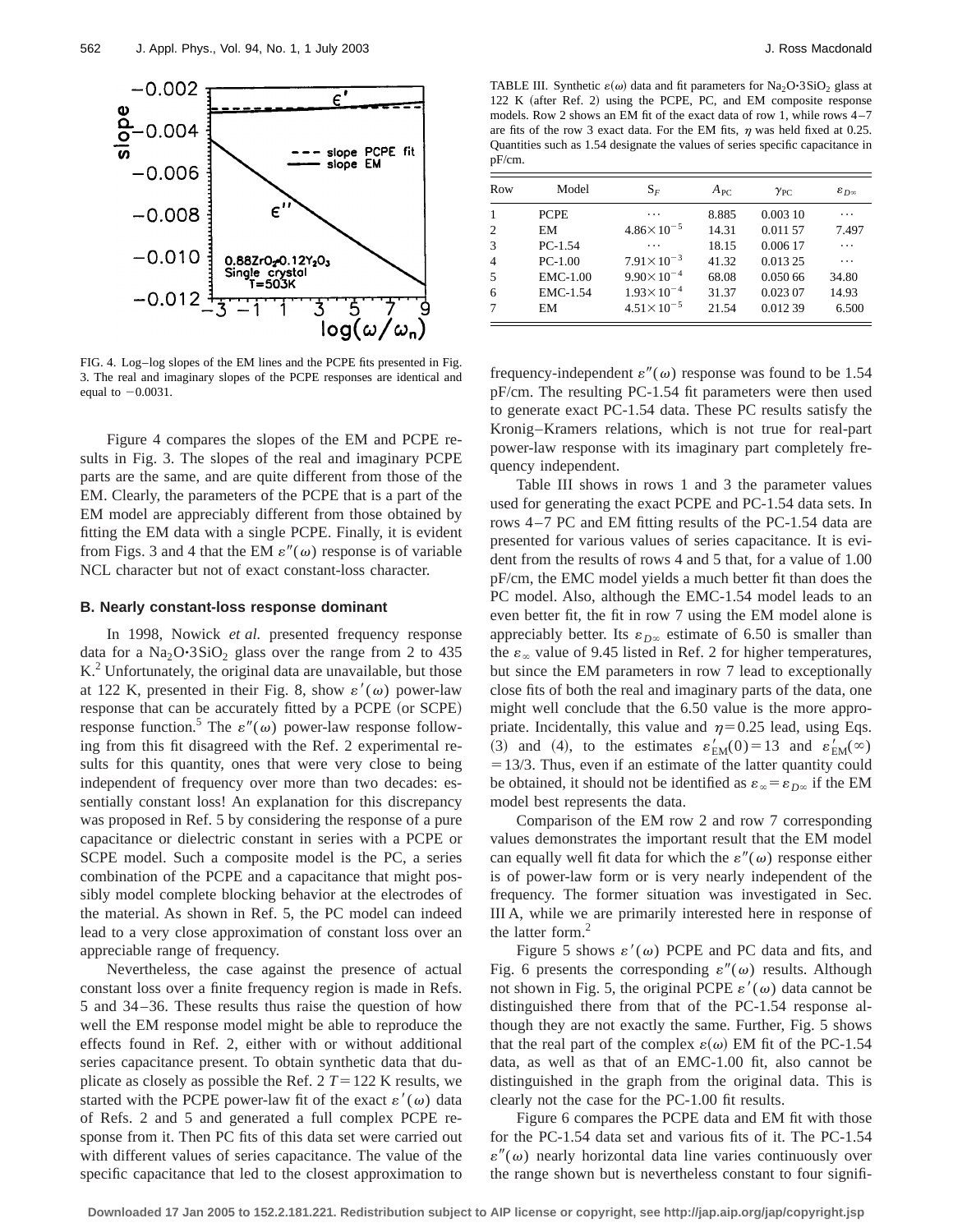

FIG. 5.  $\varepsilon'(\omega)$  results for the exact PC-1.54 data set and various fits to it. The EM fit is that in row 7 of Table III.

cant figures. We see, in agreement with the Table III results that, although the EMS-1.54 fit is excellent, the EM one is appreciably superior. Again, the PC-1.00 fit is particularly poor.

The EM fit of the PC-1.54 complex  $\varepsilon(\omega)$  data is superior to the EMC-1.54 fit and leads to a more plausible estimate of  $\varepsilon_{D\infty}$  than does the latter. Further, there is difficulty in justifying the values of series capacitance used here in the PC and EMC models. They cannot be identified with the conductive system  $\varepsilon_{C1\infty}$  quantity because  $\varepsilon_{C1}(\omega)$  is in parallel, not in series, with the PCPE or EM dielectric response models. Although electrode effects are indeed in series, the usual double-layer capacitance associated with the blocking of mobile charge at the electrodes is generally three or more orders of magnitude larger than 1.54 pF/cm. With a series specific capacitance for the EMC even two orders of magnitude larger, negligible difference is found here between the EM model (with series capacitance of infinite size yielding no effect) and such an EMC model. Thus, even if electrodeblocking capacitances are significant for the present material



FIG. 6. Comparison of  $\varepsilon''(\omega)$  data and fits for the PCPE and PC-1.54 models.



FIG. 7. Dependence of  $\varepsilon''_N(\omega) \equiv \varepsilon''(\omega)/\eta$  on  $\eta$  for a wide frequency range. All the other parameters of the EM fit in row 7, Table III, are held constant for these calculations.

at 122 K, they seem unlikely to explain the small value of 1.54 pF/cm. Therefore, an appreciable advantage of the EM model over the EMC or PC ones is that it can lead very closely to constant-loss behavior without the need for the presence of any small series capacitance.

Figure 7 demonstrates how the EM  $\varepsilon''(\omega)$  response varies over a very wide frequency range for different  $\eta$  values when the parameters of Table III, row 7 remain constant. Evidently, the slopes of the  $\varepsilon''(\omega)$  curves can be either positive or negative, although they are not completely constant over the present frequency range. For example, for the  $\eta$ =0.001 curve, the  $\varepsilon''(\omega)$  slope varies from about 3.5  $\times 10^{-3}$  at the low-frequency end to about  $1.5\times 10^{-3}$  at the high-frequency end of the range. The corresponding  $\varepsilon'(\omega)$ slope is of the order of  $10^{-5}$  because for such a small value of  $\eta$  the  $\varepsilon'(\omega)$  response is very close to that of the constant  $\varepsilon_{D\infty}$  parameter. For  $\eta=0.5$ , on the other hand, the  $\varepsilon''(\omega)$ slope is about  $-4\times10^{-3}$  at the high-frequency end. Although these results are interesting, one expects that most, if not all, of the EM parameters may depend on  $\eta$ <sup>7</sup>, so in practice the EM may not actually lead to positive  $\varepsilon''(\omega)$  slopes and thus to ones for the real part of the conductivity that slightly exceed unity.

#### **IV. DISCUSSION OF VARIOUS RESPONSE MODELS**

Recently Ngai and León stated, "One of the frontiers of research in the field of dynamics of ions in ionic conductors is the origin of the ubiquitous near constant loss  $(NCL)$  ...,"<sup>37</sup> thus underscoring the need to develop a realistic model for this phenomenon. They also mentioned that the presence of NCL in crystalline ionic conductors '' . . . rules out the possibility that the NCL of present interest originates from the glassy matrix in which the ions are embedded.'' This conclusion is, however, inapplicable to the dielectric NCL model discussed earlier and its present EM development, both of which quantitatively model NCL in both glassy or crystalline materials very well.<sup>7</sup> These approaches identify NCL behavior as being induced in the bulk

**Downloaded 17 Jan 2005 to 152.2.181.221. Redistribution subject to AIP license or copyright, see http://jap.aip.org/jap/copyright.jsp**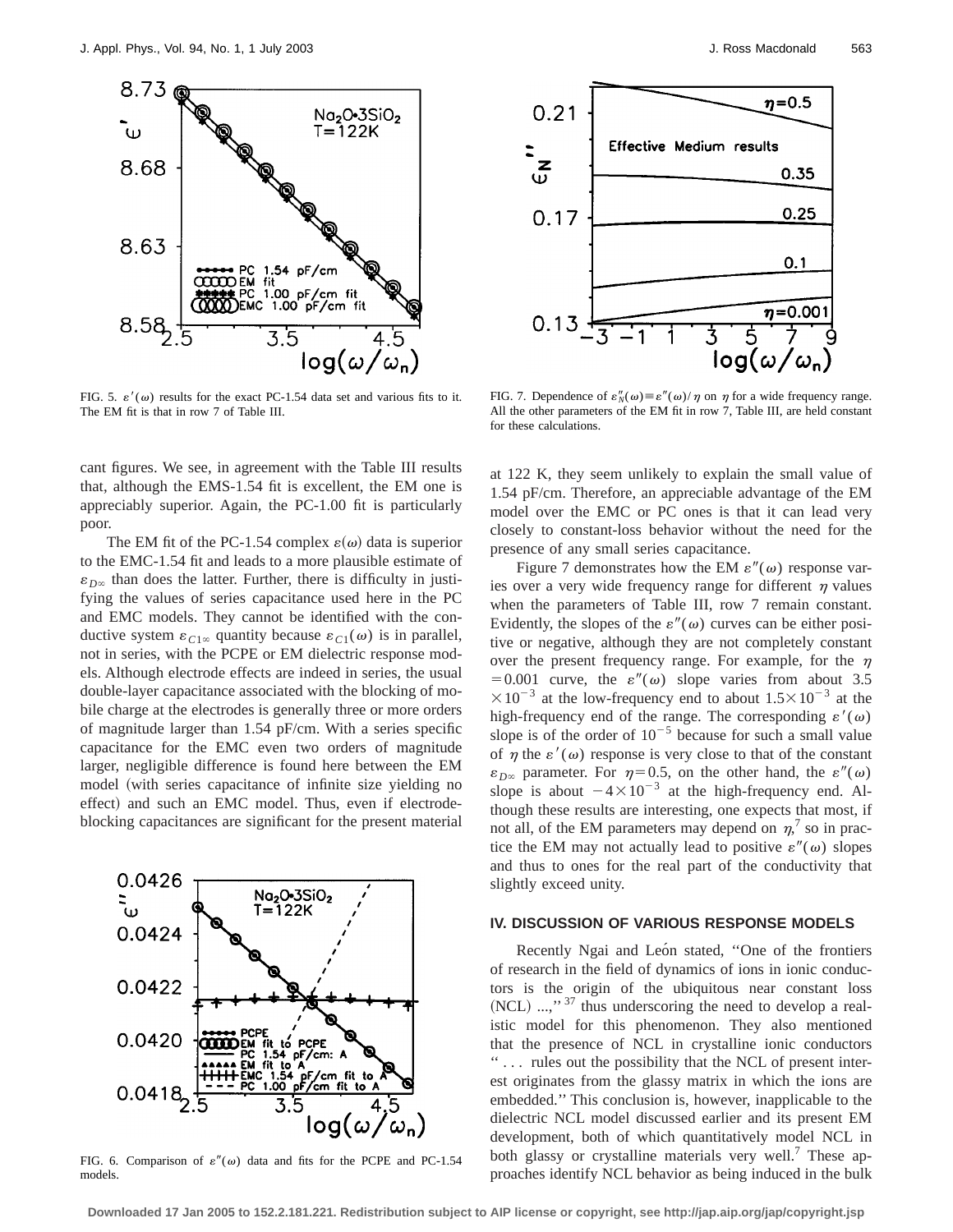dielectric matrix by the presence and motion of ions in the material, not as originating as an independent bulk effect.

Noteworthy, however, is the ''jellyfish'' model of Lu and Jain,<sup>1,13,38</sup> one partly based on an asymmetric double-well potential that involves transitions of ions from one well to the other. Most comparisons of this approach with experiment have, however, involved the empirical equation,

$$
\sigma'(\omega, T) = A \omega^{\beta} \exp(\alpha' T), \tag{5}
$$

where  $1.00 \le \beta \le 1.13$  and  $\alpha'$  is taken temperature independent and very small. This is not a full response model, however, both because no corresponding expression for  $\sigma''(\omega,T)$ is provided and because it does not include any separate diffusive ion-hopping response and a transition from that to power-law-frequency response. It thus applies only at sufficiently low temperatures that hopping effects are negligible.<sup>13,38</sup> It is important to mention that in this temperature region the asymmetric-double-well-potential model, unlike that of Eq.  $(5)$ , can explain the appearance of an interesting peak in  $T\sigma_0(T)$  vs T observed for some glasses at low ionic concentrations.38

In Refs. 13 and 38 an interesting physical picture of the origin of such response is proposed, one that involves the collective motion of a jellyfish group of glass-network atoms and ions (called ions in the Ref. 14 mention of this approach). Although this model is not strictly of usual NCL character since  $\beta$  is not expected to be less than unity, it could be readily identified as such if experimental analysis yielded a somewhat uncertain estimate of  $\beta$ .

It is worth mentioning that exponential temperature response like that in Eq.  $(5)$  was later employed for NCL temperature dependence by others $11$  and found to be superior to an Arrhenius expression. Later work of the present author suggested, however, that the reverse conclusion was preferable, at least for the data considered there.<sup>16</sup> The principal temperature dependence of the EM model is associated with that of the  $A_{PC}$  parameter of Eq.  $(1)$ , dependence that appears to be very small<sup> $\prime$ </sup> and may possibly be best represented by the exponential form above or by an Arrhenius response with very small activation energy. Once a plausible  $A_{PC}(T)$  expression has been established by data fitting over a range of temperatures, it may be used to both fit experimental data or predict NCL temperature dependence provided  $\gamma_{PC}(T)$  is temperature independent, as is the  $\beta$  of Eq. (5).

There is general agreement that NCL response is not a significant part of low-frequency hopping behavior, such as that often represented by "universal dynamic response"  $2,25$ or by the present K1 model, and Rivera and co-authors<sup>14</sup> have recently stated, ''At this time it is too early to identify the true source of NCL.'' Nevertheless, a proposal for the origin of NCL behavior has been described, a qualitative approach that assumes that NCL is associated with ions vibrating in potential-well cages that very slowly decay over time. $4,8,11,14,15,37$  The original version of this approach involved the assumption that there is a thermally activated crossover transition from NCL to diffusive response, with NCL ceasing when conductive-system hopping behavior begins.<sup>4,8,11,14</sup> In later work on other materials,<sup>15,37</sup> the authors defined a finite-length crossover region from hopping

to NCL response with somewhat qualitatively determined boundaries, and no discussion was provided concerning possible types of charge motion present in this intermediate frequency region, one of a decade or more in extent. Further, their approach involved fitting the hopping part of the response by means of the OMF K1 model, one identified in Sec. II A as inappropriate.

The above qualitative model is characterized as serial and thus involves neither parallel nor series response, a necessary justification for its proposed physical explanation of crossover. In fact, the authors claimed in Refs. 8 and 11 that a composite response model such as the ''so-called augmented Jonscher form," 25

$$
\sigma'(\omega) = \sigma_0[1 + (\omega/\omega_0)^n] + A\omega,
$$
\n(6)

fails to describe ac conductivity in the whole range of frequency and temperature. This real-part model is of parallel form and involves an  $A\omega$  constant-loss term.

Detailed quantitative analysis of synthetic data shows, however, that a parallel model can indeed describe well both the real and imaginary parts of much experimental ac conductivity data, including the details of crossover.<sup>5,12,16</sup> In a parallel model, it is unnecessary to make the questionable serial-response assumption that NCL and ionic-hopping effects cannot exist simultaneously. Instead, the quantitative parallel approach, as in the PK1 or EMK1 models, indicates that NCL behavior rapidly becomes less and less significant (compared to hopping effects described by the K1 model) at frequencies appreciably below crossover, and K1 effects are dominated by the NCL response at frequencies appreciably above crossover. Finally, the cage-decay, serial NCL model is incomplete since no analytical expression is available for its complex conductivity that encompasses the transition from hopping to serial behavior. In contrast, the EMK1 model appears to be the only one so far that provides such a fully complex physically realizable expression that can be used for CNLS fitting of data that exhibit both hopping and NCL or either one separately.

#### **V. SUMMARY**

A physically realizable NCL response model, based on effective-medium physics, was described and its response possibilities investigated. This model, designated the EM, is able to fit a wide variety of NCL-type frequency response, ranging from that of a complex power law, the PCPE model, to that where the real part of the NCL dielectric constant is experimentally indistinguishable from power-law behavior but its imaginary part is very nearly frequency independent: constant loss behavior. It is suggested that EM response involves electrical coupling between vibrating and even hopping ions and dipoles of the bulk material. Other NCL response models considered herein are characterized as inappropriate or incomplete and do not allow CNLS fitting of complex frequency-response data that encompass the transition from diffusive hopping behavior to NCL response, as does the composite EMK1 model proposed and investigated here.